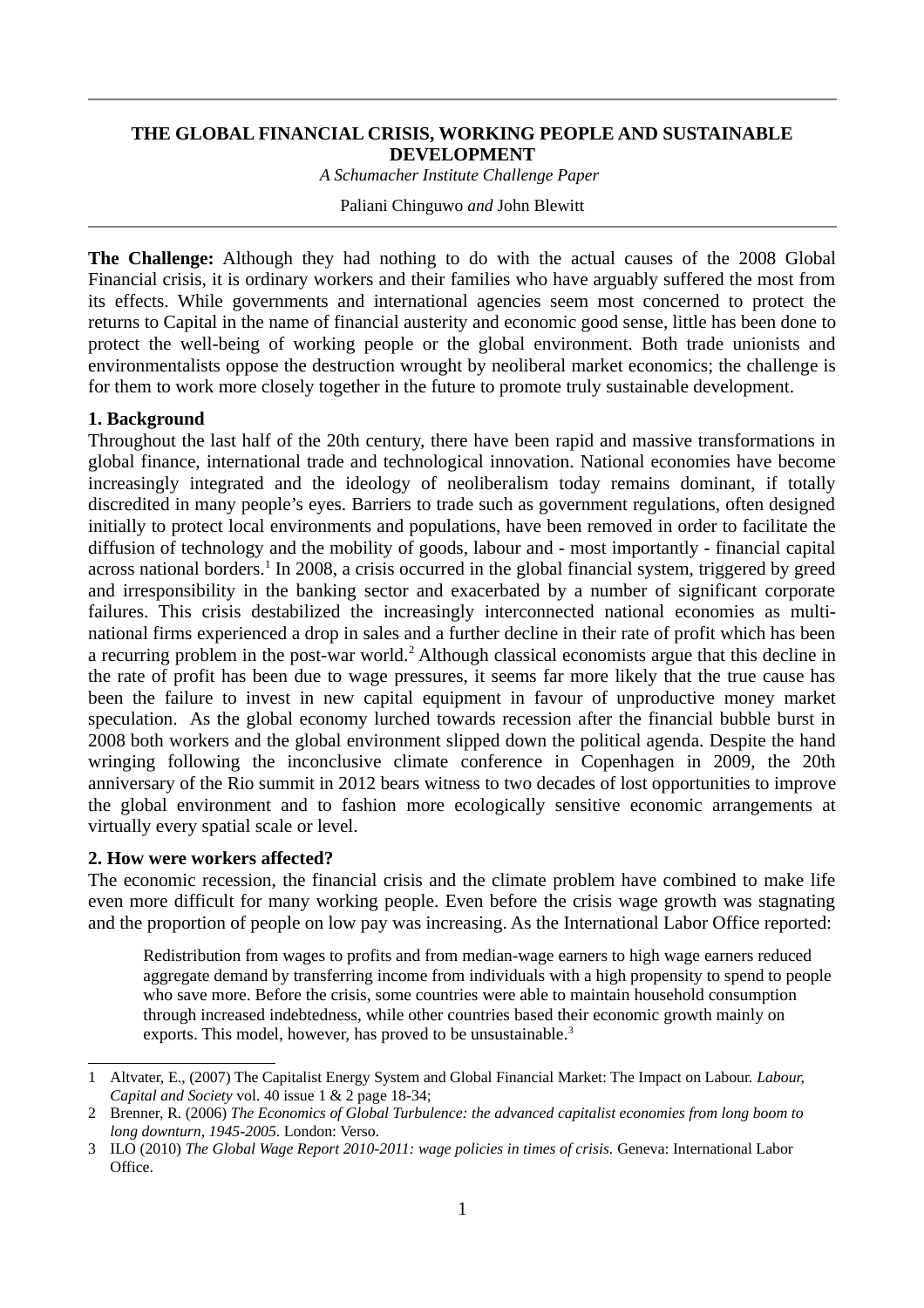In the three years following the global economic crisis of 2008, 27 million jobs have been lost with global unemployment likely to remain at 6% for the foreseeable future. Global youth unemployment is high too,currently at 12.7%, and the employment to population ratio is the lowest it has been for over twenty years. In 2011 1.52 billion workers were in vulnerable employment. Additionally, the number of working poor is also growing steadily leading the ILO to state:

...to generate sustainable growth while maintaining social cohesion, the world must rise to the urgent challenge of creating 600 million productive jobs over the next decade, which would still leave 900 million workers living with their families below the US\$2 a day poverty line, largely in developing countries. [4](#page-1-0)

The problems of the advanced capitalist economies have severely affected developing countries. There is clear evidence that in response to the plunge in demand for exports, price volatility and the falling the rate of profit, multinational firms have intensified processes of organizational restructuring, introducing new work patterns that aim to increase labour productivity. This has led to increased long term unemployment, short-time working and temporary lay-offs in many manufacturing sectors.<sup>[5](#page-1-1)</sup> Indeed, the impact of this increased labour exploitation has moved beyond the confines of the workplace; with the reduction or loss of wages many working people have fallen into debt, pushing them into poverty and thereby adding to the distress and misery of many families.<sup>[6](#page-1-2)</sup> Wage cuts have meant that the workers can no longer even afford to cater for basic needs including proper and adequate food. Sharp increases in the work load of employed workers has also resulted in increased dangers, 'accidents' at work and a decline in workers' general health and wellbeing. Despite the under-reporting of occupational accidents in some countries records show that every day in the region of 960 000 workers suffer injury at work and 5330 die as a consequence of work-related diseases.[7](#page-1-3) Excessive fatigue, stress and stress-related illnesses are becoming increasingly common, resulting in higher levels of absenteeism due to sickness. The extra need for, and costs of, medical care further compromise the basic human rights of many households to decent food, adequate shelter and children's education.<sup>[8](#page-1-4)</sup> Finally, as the quality and standard of living declines, the life expectancy of many working people and their families is likely to decline too. To put it bluntly, the welfare of working people have been sacrificed on the altar of a global market economy that does not work.<sup>[9](#page-1-5)</sup>

## **3. Neoliberalism, Labour and the Environmental Movement**

The 2008 financial crisis of neoliberal globalization provides opportunities for trade unions across the world to radically challenge the ideology of free market economics and its social and

<span id="page-1-0"></span><sup>4</sup> ILO (2012) Global Employment Trends 2012: preventing a deeper jobs crisis. Geneva: International Labor Office.

<span id="page-1-1"></span><sup>5</sup> Mashilo, A. (2010) *Changes in Work and Production Organisation in Automotive Industry Value Chain: An Evaluation of Responses by Labour in South Africa.* Unpublished Master's thesis, University of Witwatersrand, Johannesburg,<http://hdl.handle.net/10539/8249>; Masondo, T. (2010) *Worker Participation in Workplace restructuring in Automotive Industry: A Comparative Study of German and South African Volkswagen Plants.* Unpublished Master's thesis, University of Witwatersrand, Johannesburg.<http://hdl.handle.net/10539/8390>

<span id="page-1-2"></span><sup>6</sup> Webster E, Mashilo A, Masondo T & Bischoff C (2009) *Changes in Production Systems and Work Methods.* Unpublished mimeo., University of the Witwatersrand, Society, Work and Development Institute (SWOP); Froud, J. *et al.* (2000) "Restructuring for Shareholder Value and Its Implications on Labour." *Cambridge Journal of Economics* vol 24 no. 6 page 771-797; Barchiesi, F., (1997) *Flexibility and Changes in Forms of Workplace Subjectivity: A Case Study of the South African Auto mobile Assembly Industry.* Unpublished Master's thesis, University of Witwatersrand, Johannesburg<http://hdl.handle.net/10539/8418>

<span id="page-1-3"></span><sup>7</sup> Hämäläinen, P., Saarela, K.L. & Takala, J. (2009) Global trend according to estimated number of occupational accidents and fatal work-related diseases at region and country level. *Journal of Safety Research*, Vol.40, No.2, pp.125-139

<span id="page-1-4"></span><sup>8</sup> Chinguwo, P. (2011) *The Impact of 2008 Global Financial Crisis on Workers at FORD in South Africa.* Published Master's thesis, University of Witwatersrand, Johannesburg.<http://hdl.handle.net/10539/10377>

<span id="page-1-5"></span><sup>9</sup> Chinguwo, P. (2011) *ibid.*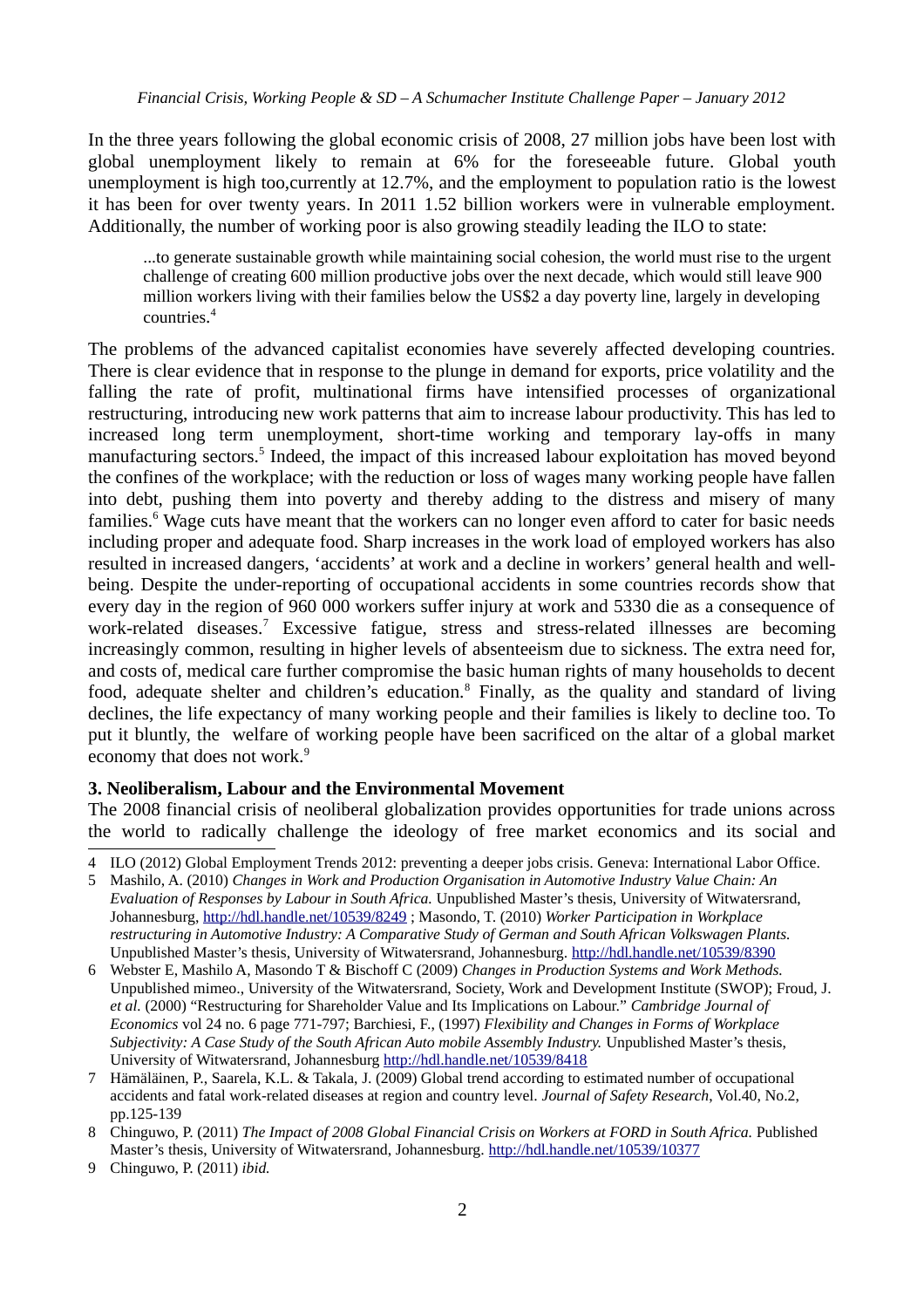environmental consequences. Accompanying the degradation of work and fall in working people's living standards, business and government leaders increasingly call for economic growth - not always acknowledging that growth is not the solution to everything. Global poverty and inequality has been increasing markedly in recent years. The 'trickle down effect' is a myth, as much of the 'wealth' that was created in the good times was not real - just numbers on a screen - and it is the rich rather than the poor who have benefited. At the same time, too many business organisation still see the natural environment as something to be exploited, just as ordinary workers are and have been. Despite the growing public prominence of Corporate Social and Environmental Responsibility many of the bad old ways persist as businesses still regard environmental safeguards, like labour, as a cost to enterprise and a brake on development. Thus neoliberal deregulation has licensed serious attacks on labour and the environment in the name of economic growth, energy security, jobs and so on.

There are now new opportunities for unions to network more efficiently across geographical regions and to co-operate effectively to overcome sectional rigidities and stubborn particularism. In recent years new internationalist networks or reconfigurations of trade unions have emerged in the South (the Southern Initiative on Globalization and Trade Union Rights, SIGTUR), in Latin America (thanks to reforms to the Organización Regional Interamericana de Trabajadores, ORIT) and new international strategies have been developed by South African trade unions. Unions have vigorously contested violations of labour standards among signatories to the North American Free Trade Agreement and others have organised to support, or promote, ethical trading initiatives such as in the garment industry.<sup>[10](#page-2-0)</sup> A certain labour environmentalism has also emerged from concerns over occupational health and safety, environmental justice issues and a recognition that unrestrained capitalist economic growth is bad for both people and the planet. As Silverman notes, the same chemicals that pose hazards to workers are invariably those that pollute streams and kill wildlife:

By understanding the domination and exploitation of workers and of nature as inextricable, labor environmentalists situate humans within the natural. Exploitation is the unifying term, which makes t he common enemy common; both kinds of exploitation result from one process. For green unionists the separations between humans, the work environment, human environment, natural environment, and nature itself have become elided. This interconnection allows a unified approach to workers' problems and the environment's needs. It encourages a common solution and offers a profound basis for alliance with environmentalists around the world. $^{11}$  $^{11}$  $^{11}$ 

Environmentalists and trade unions have much in common. They both often confront the same enemies - the big corporations, neoliberal financial bodies and unresponsive or downright repressive governments. There is every reason for environmentalists and organized labour to work more closely together.<sup>[12](#page-2-2)</sup> There are also genuine and real alternatives to globalization emerging from labour's new internationalism and, considering the recent revival of socialist thought and anti-capitalist protest, to global capitalism also.<sup>[13](#page-2-3)</sup> For environmentalists, it is important to remember that human health and well being is an important part of the sustainable development agenda; work often provides a great deal of meaning to people's lives, and sustainably productive work benefits

<span id="page-2-0"></span><sup>10</sup> Waterman, P. & Wills, J. Eds (2001) *Place, Space and the New Labour Internationalisms.* London: Wiley-Blackwell.

<span id="page-2-1"></span><sup>11</sup> Silverman, V. (2004) Sustainable Alliances: The Origins of International Labor Environmentalism. *International Labor and Working-Class History,* Fall 2004, No. 66, pp.118-135.

<span id="page-2-2"></span><sup>12</sup> McElrath, R. (1988) Environmental Issues and the Strategies of the International Trade Union Movement. *Columbia Journal of World Business*, Fall, 1988, pp.63-67.

<span id="page-2-3"></span><sup>13</sup> Brecher J, Costello, T. & Smith, B. (2000) *Globalisation from Below: The Power of Solidarity.* Boston: South End Press; Radice, H. (2009) The Idea of Socialism: from 1968 to the present-day crisis. *Antipode*, Vol. 41, No. S1, pp.27-49.